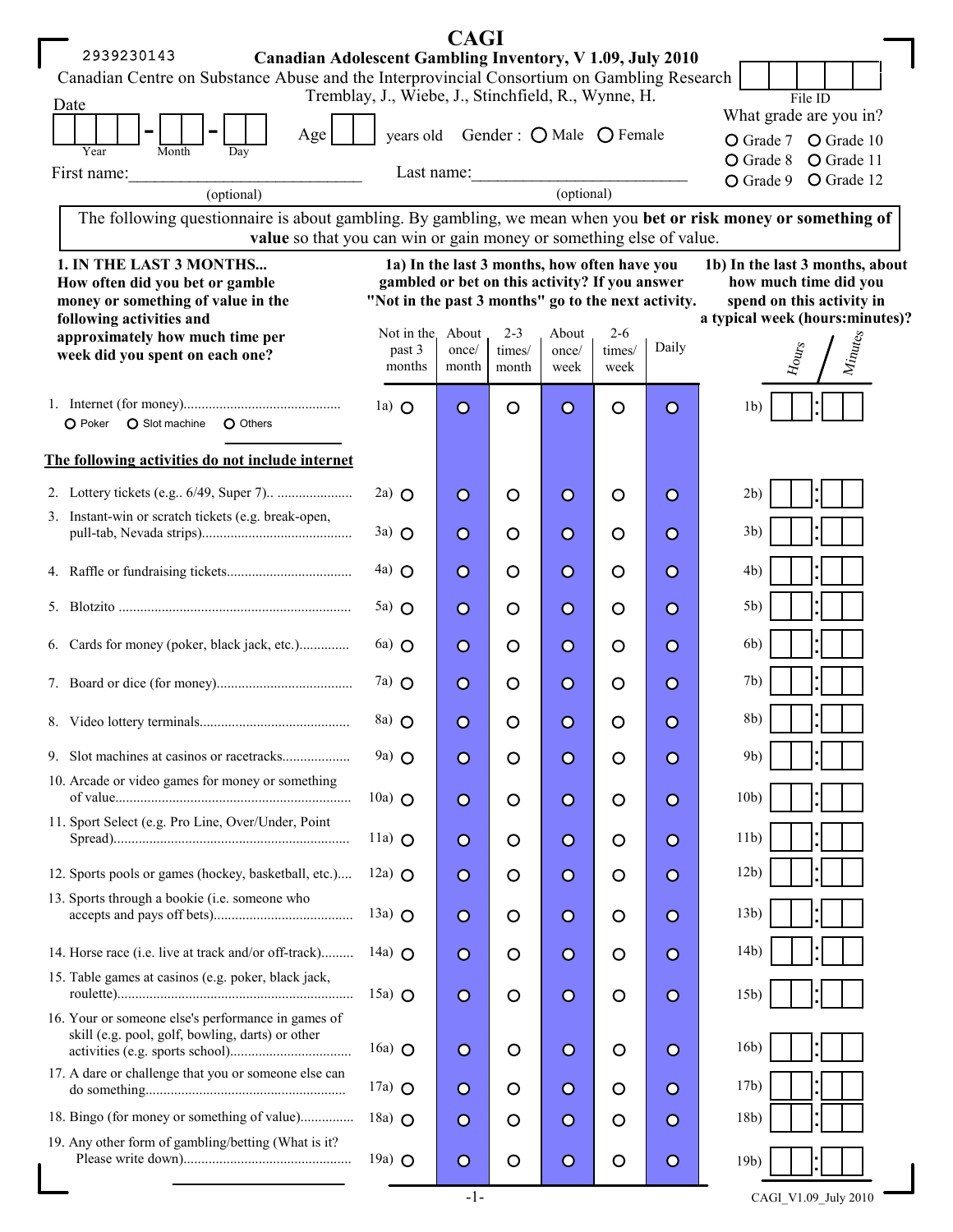## **CAGI**

**Canadian Adolescent Gambling Inventory, V 1.09, July 2010**

 Canadian Centre on Substance Abuse and the Interprovincial Consortium on Gambling ResearchTremblay, J., Wiebe, J., Stinchfield, R., Wynne, H.